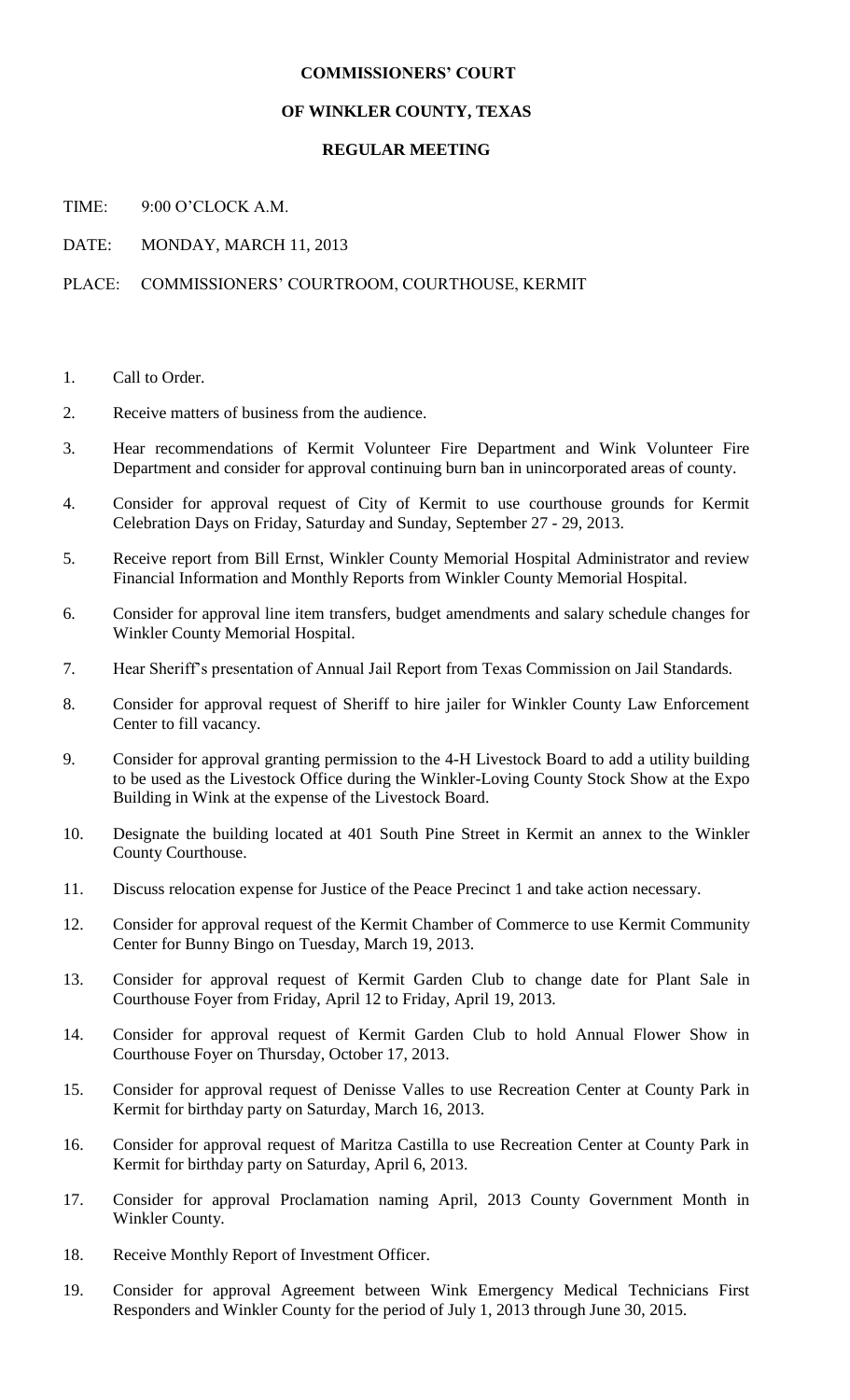- 20. Consider for approval Agreement Retaining Inspector for Construction Inspection between Reliable Technical Services, a Division of Reliable Ribbons, LC and Winkler County for Phase IV of the improvements at County Park in Kermit.
- 21. Consider for approval Agreement between Winkler County and Renewable Resources for concrete inspection of Phase IV of the Improvements at County Park in Kermit.
- 22. Accept funds in the amount of \$80,817.06 from Texas Association of Counties Risk Management Pool – Claims for loss of 2009 GMC C-4500 ambulance VIN 2254-APD-2012- 4356 and approve expenditure of said funds.
- 23. Consider for approval disbursement of budgeted funds in the amount of \$500.00 to Center for Crisis Advocacy.
- 24. Discuss pre-season maintenance of swimming pools, review rules and policies for their operation and take action necessary.
- 25. Consider for approval request of Steve Taliaferro to construct golf cart shed at Winkler County Golf Course and review specifications for sheds constructed at Winkler County Golf Course.
- 26. Consider for approval Specifications and Agreement for golf cart shed construction at Winkler County Golf Course.
- 27. Discuss 2013 paving project and take action necessary.
- 28. Consider for approval advertising for bids for asphalt and gravel for 2013 paving project to be opened and awarded at 10:00 a.m. at the regular Commissioners' Court meeting to be held Monday, April 8, 2013.
- 29. Consider for approval request of Precinct 1 Commissioner to purchase Salaco Gas Greens Roller HP 11 from Austin Turf & Tractor in the amount of \$14,631.65 for Winkler County Golf Course from capital expenditure funds.
- 30. Consider for approval request of Precinct 1 Commissioner to purchase six (6) tires for Precinct 1 Maintainer in an amount not to exceed \$9,700.00 from budgeted funds.
- 31. Consider for approval request of Precinct 2 Commissioner to purchase Kubota Tractor with deck mower and grass catcher from Kubota Tractor Corporation in the amount of \$17,202.20 for Area 2 Parks from capital expenditure funds.
- 32. Consider for approval payment in the amount of \$3,273.25 to Yellowhouse Machinery Company for repairs to John Deere Loader DW 544 from Area 1 Road and Bridge budgeted funds.
- 33. Consider claim for payment in the amount of \$3,600.50 for freight and restocking fee for tracks for Winkler County Emergency Medical Service.

10:00 A.M.

- 34. Award bid for 2013 self-propelled articulating Boom Lift.
- 35. Approve hospital software project claims.
- 36. Approve payroll.

\_\_\_\_\_\_\_\_\_\_\_\_\_\_\_\_\_\_\_\_\_\_

\_\_\_\_\_\_\_\_\_\_\_\_\_\_\_\_\_\_\_\_

- 37. Discuss and approve line item adjustments.
- 38. Discuss and approve budget amendments.